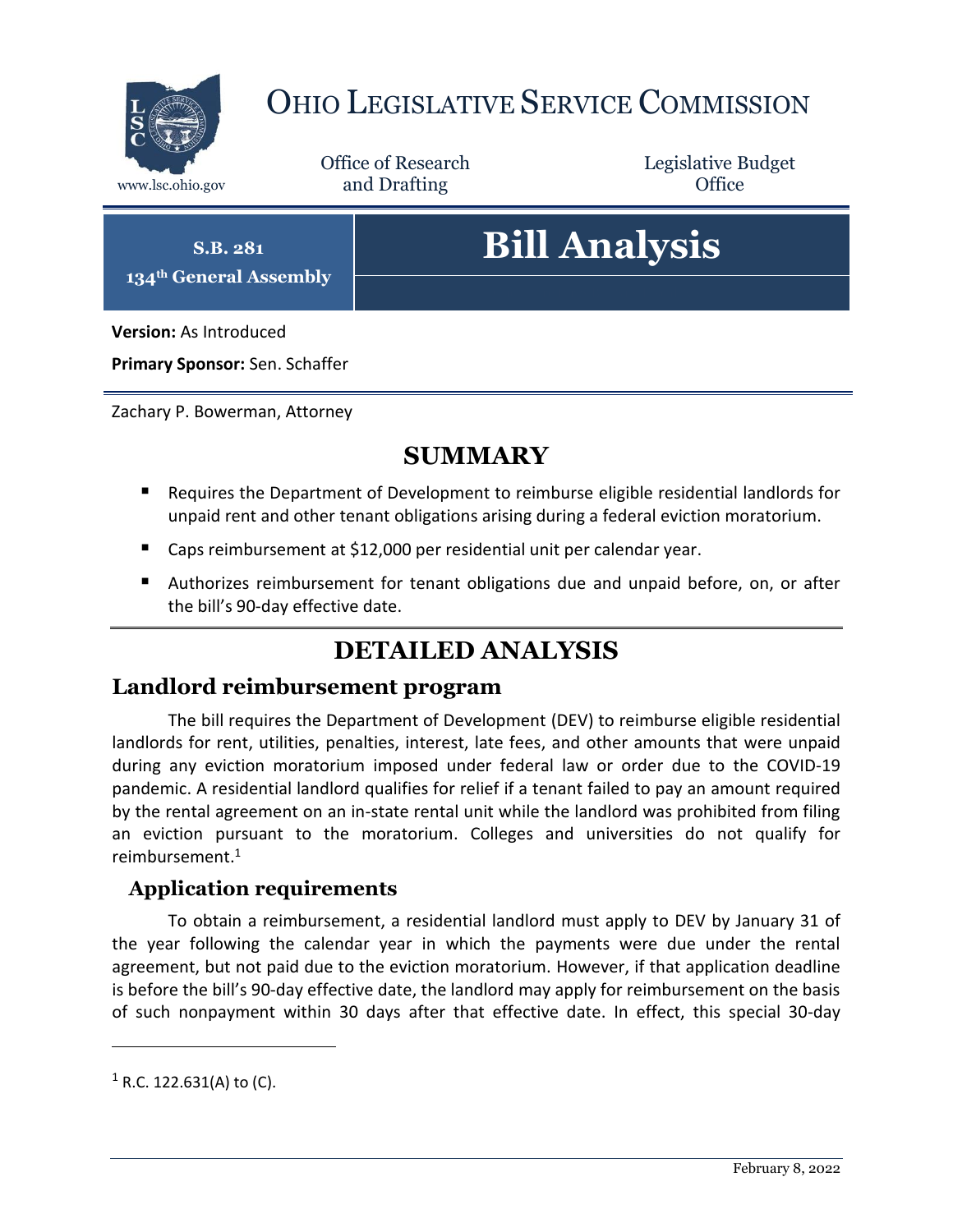application period enables a landlord to receive reimbursements for eligible amounts incurred before that effective date.

A landlord may submit, and DEV may approve, only one application per residential premises for each calendar year. If the landlord operates multiple residential premises, they may submit an application for each separately or one combined application. An application must include sufficient documentation to verify the nonpayment and the landlord's eligibility for reimbursement and must be signed only by the landlord or the landlord's agent.<sup>2</sup> Recklessly making a false statement on an application is a fifth degree felony, which is generally punishable by up to one year in prison and up to a \$2,500 fine. An additional fine of up to \$7,500 may also be imposed.<sup>3</sup>

#### **Reimbursement determinations and amount**

After receiving an application, DEV has 30 days to determine if the landlord qualifies for reimbursement. If DEV approves the application, it must reimburse the applicant for any qualifying unpaid amounts, but the total reimbursement may not exceed \$12,000 per year for any one residential premises. Reimbursements must be paid from federal funds received by the state pursuant to the Consolidated Appropriations Act or the American Rescue Plan Act.<sup>4</sup>

If DEV determines the landlord does not qualify for reimbursement, in whole or in part, it must notify the landlord of that determination and the reason for it. The landlord may appeal the denial pursuant to rules adopted by DEV and may further proceed with a judicial appeal in a similar manner to other parties aggrieved by the action of a state agency.<sup>5</sup>

#### **Repayment**

If a landlord receives a full or partial payment satisfying obligations that were reimbursed under the bill, the landlord has 90 days to repay the reimbursement amount to DEV. If DEV determines that a landlord fails to properly repay a reimbursement, it may bar the landlord from applying for further reimbursements.<sup>6</sup>

 $\overline{a}$ 

 $2$  R.C. 122.631(B).

 $3$  R.C. 122.631(G) and 122.99; R.C. 2929.14 and 2929.18, not in the bill.

<sup>&</sup>lt;sup>4</sup> "Consolidated Appropriations Act, 2021," Pub. L. No. 116-260 and "American Rescue Plan Act of 2021," Pub. L. No. 117-2.

 $5$  R.C. 122.631(C), (D), (E), and (H).

 $6$  R.C. 122.631(F).